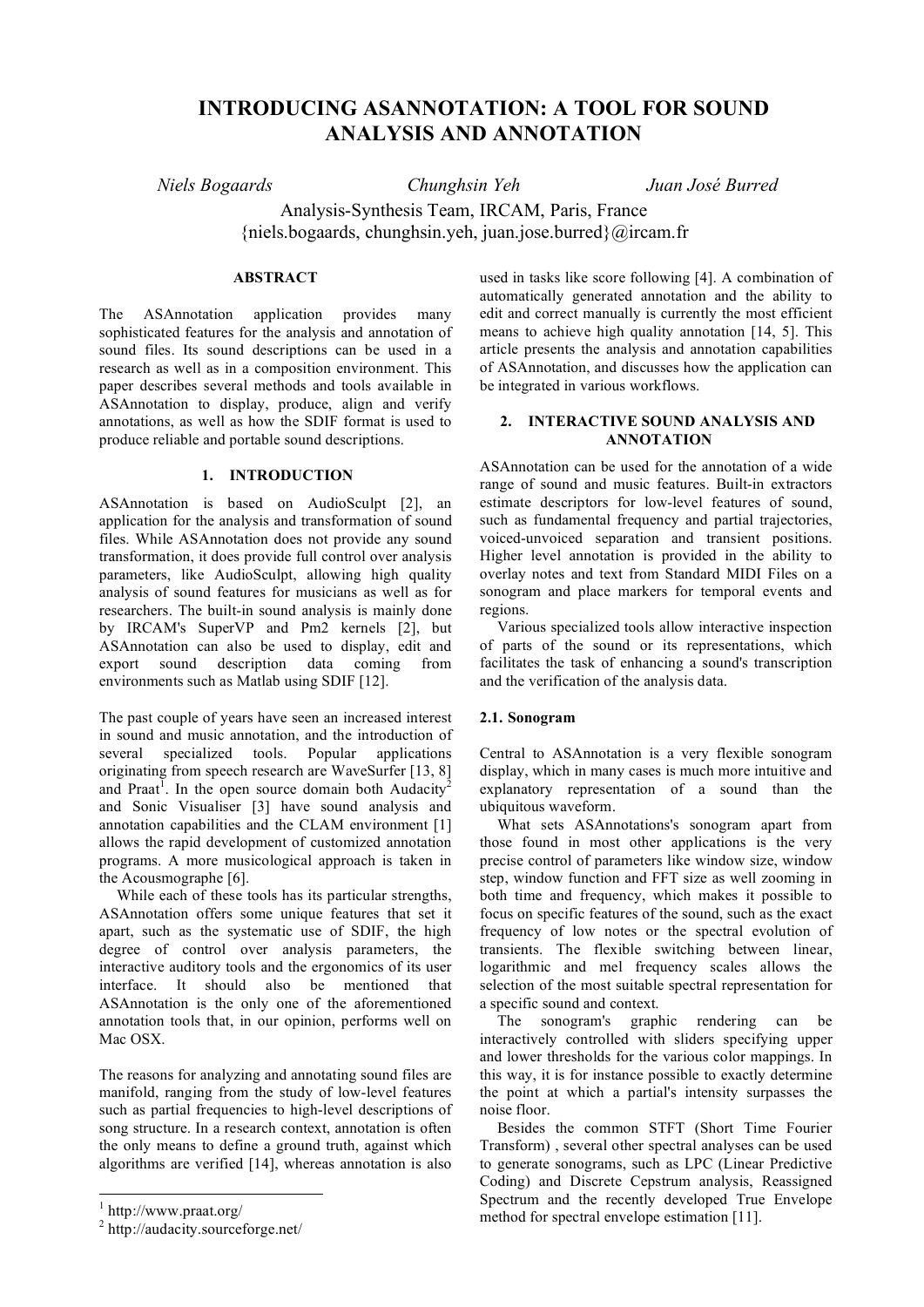

**Figure 1**. Different sonogram representations for the same sound, clockwise: STFT, True Envelope, logarithmical STFT and LPC

# **2.2. Partial Tracking**

A common sound analysis method is to model the sound as a sum of sinusoids and a residual. The Pm2 kernel used by ASAnnotation can perform partial tracking both harmonically (using a previously calculated fundamental frequency track as guidance) or inharmonically, using a bias corrected estimation technique [10]. In combination with regions defined by markers, Pm2's Chord Sequence analysis produces "averaged partials" with a demodulated frequency.

#### **2.3. Visual And Auditory Tools**

Intuitive and useful as a sonogram and various analyses may be, it can be extremely insightful to listen to details of a sound in order to perceptually appreciate spectral changes, specific pitches etc. Complementing the sonogram's intuitive representation of a sound's content, ASAnnotation provides a variety of tools for detailed visual or auditory interaction with the sonogram.

ASAnnotation can also play back arbitrarily shaped time-frequency selections of the sonogram. Selected by hand or using the amplitude- threshold-driven Magic Wand tool, these **Time-Frequency zones** allow detailed inspection of the evolution of frequency ranges or for instance the level of noise.

The **Diapason** tool shows an instantaneous spectrum graph at a specific time, and allows accurate measurement at a time-frequency point. Clicking the mouse will synthesize a sine tone with the amplitude and frequency of the selected bin. The diapason can also be used to compare two spectra, facilitating for instance the measurement of a vibrato's width.

To evaluate the harmonic relations between frequencies on the sonogram, the **Harmonic Tool** displays horizontal reference lines on the sonogram. The index in the harmonic series of the frequency under the mouse can be changed to look for harmonic relations both below and above the targeted frequency. In the time domain, the Harmonic Tool indicates the periods corresponding to the harmonic intervals.

Dragging the **Scrub** tool over either the sonogram or the waveform plays back individual resynthesized spectral frames, so one can move through the sound file at arbitrary speed and direction, without altering the pitch. This feature is especially useful to find, by ear, the exact point in time at which certain perceptual features of a sound become apparent.

Another auditory tool is the **Partial Synthesis**, which can synthesize in real time one or more selected partials, as detected by a previous partial tracking analysis.



**Figure 2.** The Harmonic Tool can help find harmonic relations between partials, on the sonogram and on the instantaneous spectrum view.

# **2.4. Note Annotation in ASAnnotation**

Added specifically for annotation purposes is the possibility to overlay notes and text from Standard MIDI Files on the sonogram, edit them and export the result to MIDI or SDIF files. This allows very precise alignment of MIDI notes to a sound file, for instance to prepare them to serve as reference for score following systems, or to align transcription files to their sound complements [7]. Other uses are the verification of the results of feature extraction algorithms [14] or the annotation of speech, lyrics or musicological analysis.

The annotated notes can be overlaid sonically as well, where each note is transformed into a filter with a bandwidth of 100 cents, passing or rejecting exactly the region of the sonogram that the note covers.

A specific issue with the alignment of real-world sound files and their MIDI equivalents is that real recordings might not be tuned to a 440 Hz middle-A. To accommodate this, the MIDI notes' tuning frequency in ASAnnotation can be "detuned" to match the recorded pitches.

## **2.5. Grid**

Sonograms based on STFT analysis have a fixed time-frequency resolution, relative to the window step and the size of the FFT. In a musical context, it might be convenient to have alternative references, such as the frequencies of an equally-tempered scale or time indications relative to a given tempo. ASAnnotation contains a flexible and detailed grid system to cater to these needs. The time grid can be adjusted in seconds, beats per minute (BPM) and samples, with an offset to finely align the grid to musical events. For the frequency grid, there is a choice between linearly and harmonically spaced gridlines, a piano-roll-style MIDI grid and a rendition of musical staves. In the latter two cases the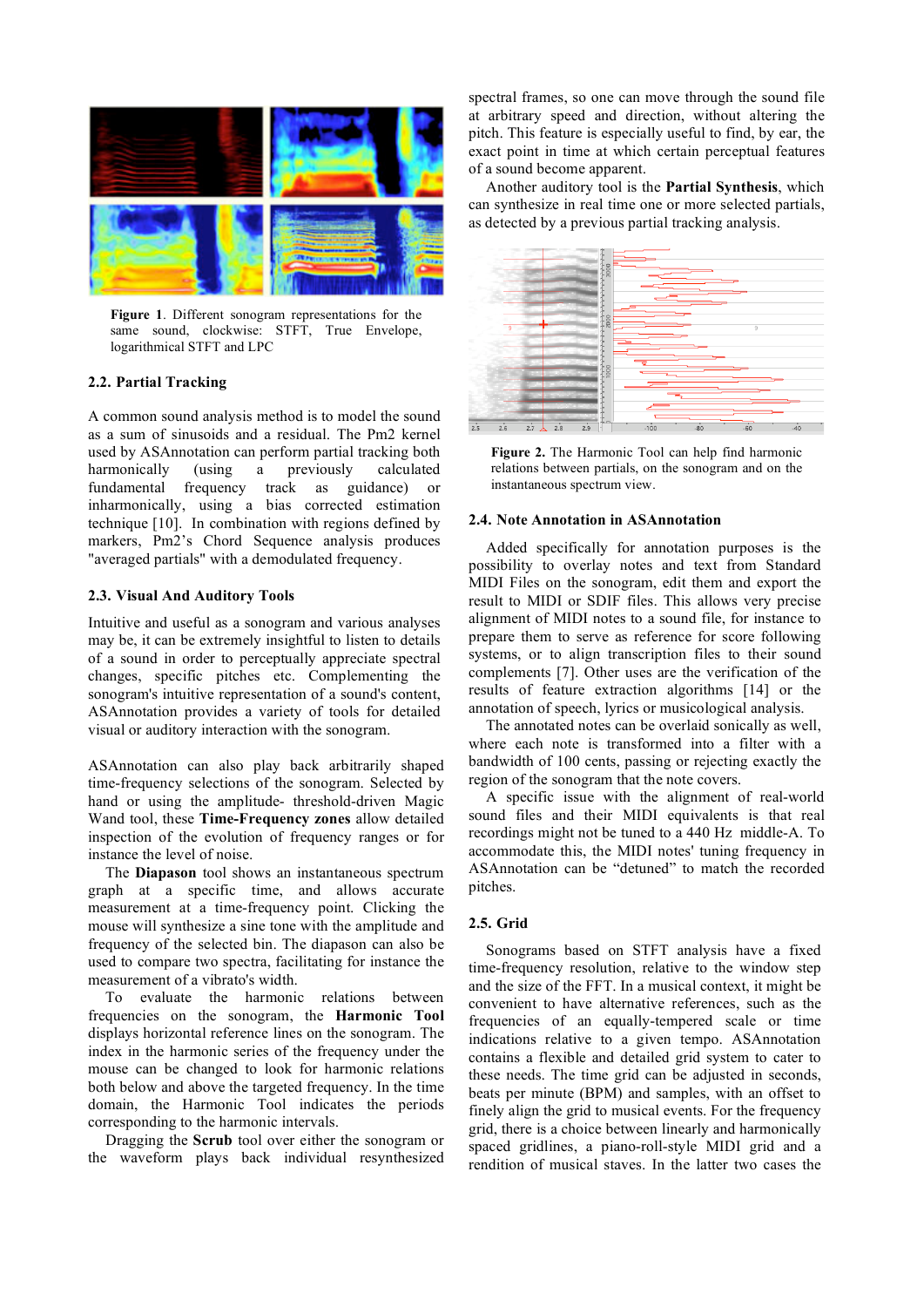grid can be "detuned" to fit a specific sound file. The ability to space gridlines at for instance 50 cents intervals facilitates the analysis of quartertone music. Alignment of annotation objects is facilitated by "magnetic" snap modes, which adjust a note's start, end, length or frequency to the gridlines.



**Figure 3.** Markers, notes and staff grid on a sonogram

# **2.6. Markers**

To mark events in time, such as note starts, transient positions, or musical sections, markers can be used. In ASAnnotation markers can be placed automatically using SuperVP's transient detection algorithm [9], posed by hand or imported from other applications using either SDIF or the .lab format used by WaveSurfer [13]. Specialized marker types facilitate the distinction between markers for transients, phonemes, chords, etc.

A useful feature is the "threshold slider", which can interactively adjust the number of markers based on a threshold value criterion. As with the grid, annotations can be made to snap magnetically to markers, which is especially useful for the alignment of MIDI notes to detected transients.



**Figure 4.** Phoneme markers imported from a .lab file

# **3. APPLICATION DESIGN**

As ASAnnotation is a specialized version of the AudioSculpt application, the design of both programs resembles closely. It is useful to note that all annotation features described for ASAnnotation are also present in the current version of AudioSculpt.

#### **3.1. Kernels**

Besides sonogram analysis, a number of other analysis methods are available, such as fundamental frequency estimation, Voiced/Unvoiced analysis and Partial Tracking. For its signal processing and analysis, ASAnnotation uses kernels developed by IRCAM's Analysis-Synthesis Team; the SuperVP kernel for phase vocoder based processing and the Pm2 kernel for additive modeling of partials.

#### **3.2. SDIF**

Communication between ASAnnotation and the kernels is done using the Sound Description Interchange Format (SDIF)[12]. As opposed to XML, another popular format for conveying content analysis data, SDIF is a binary format, making it very efficient for large data sets, such as FFT frames, partial trajectories and shorttime low-level descriptors. It is also very accurate as it can use up to 64-bits floating-point precision.

SDIF is an open source standard and libraries are available for C, C++, Java, Matlab and scripting languages via SWIG, making it easy to add support to existing and new programs<sup>1</sup>. Data contained in an SDIF file is organized as a sequence of time frames containing one or more data matrices, each one identified by a signature that denotes the specific audio feature being stored. The size of the matrices and the meaning of its elements are defined by an SDIF type declaration associated with that particular feature.

The SDIF libraries and interfaces contain a pre-defined set of types for several commonly used features such as fundamental frequency and partial trajectories. However, the standard provides with a mechanism to create user-defined types, or to extend existing ones, and thus it can be adapted to a large set of applications. The declaration of user-defined types is included as a special frame to each file, so that no additional information is needed for an application to handle them.

ASAnnotation can display and edit a large number of SDIF standard and extended types, providing a convenient environment for the evaluation of annotations and analysis results. Based on the abovementioned type extension capabilities, a large set of new SDIF types have been proposed to accommodate several low- and mid-level temporal, spectral and perceptual features, some of them widely used in the fields of Audio Content Analysis and Music Information Retrieval. Examples include, among many others, loudness envelopes, spectral shape descriptors such as centroid and flatness, or harmonicity measures. Furthermore, on a longer time scale, other types are defined to store mid- and long-term descriptions derived from the short-term features, such as statistical moments or feature modulations. In this context, superimposing the temporal trajectory of such features on the signal or sonogram by loading such descriptor files into ASAnnotation can further help and extend annotation in the content analysis, information retrieval or sound and music perception domains.

# **3.3. Workflows**

ASAnnotation can be used in a wide range of environments, from compositional and music oriented tasks involving Max/MSP or OpenMusic to pure science using Matlab.

 $1$  http://sdif.sourceforge.net/